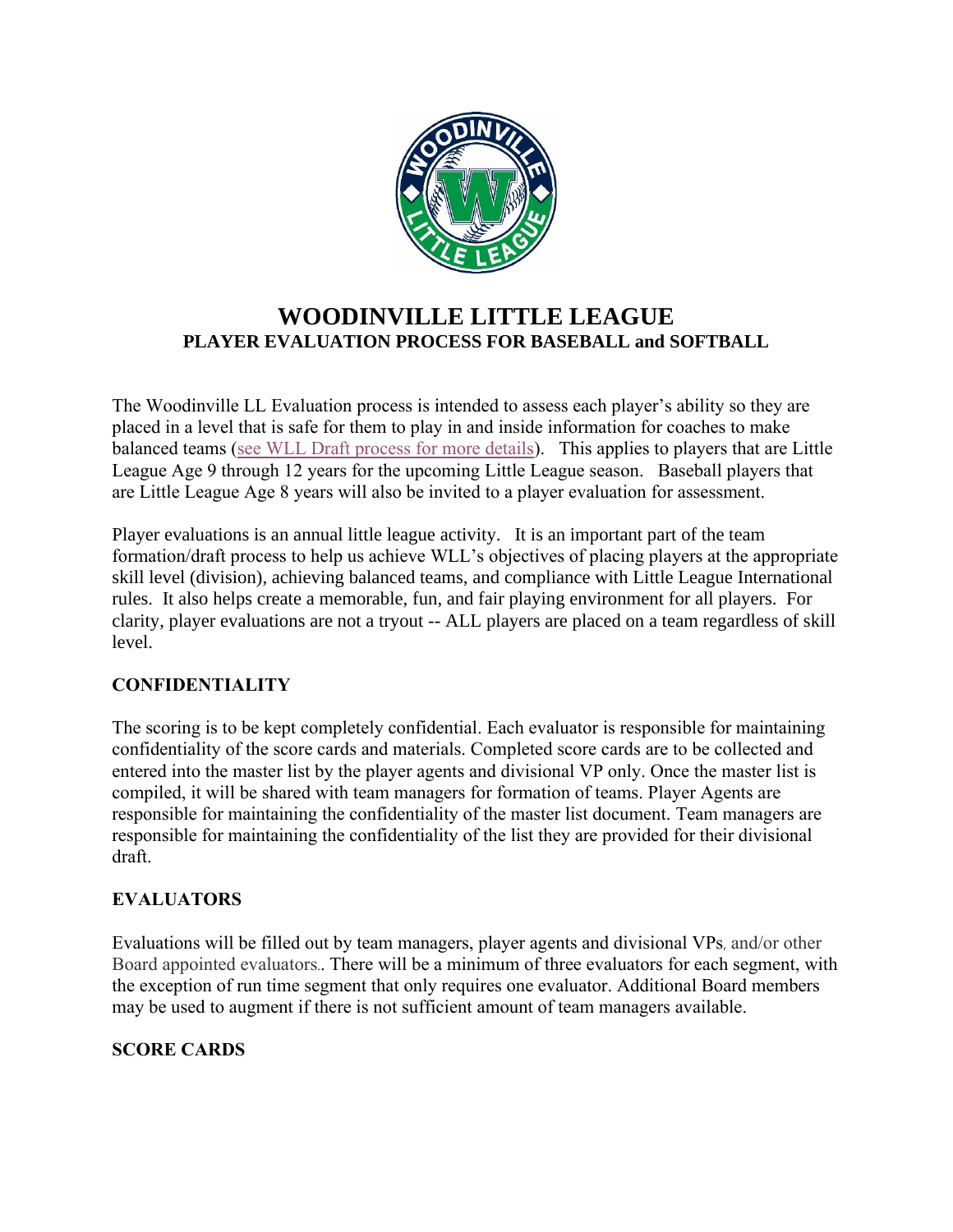A score card is list of evaluation scores and pre-filled data. Each page will have player entries containing player name and age associated with a bib number. Each listing is alphabetically sorted by player's last name. There are four other fields that will be provided by either data collected from a pre-evaluation survey or filled in by the Player check-in agent as players arrive.

A set of score cards will be generated by player agents with assistance from the divisional VP and provided to each evaluator and check-in agent. Each evaluator will also be provided a copy of the score card details to use as a guideline for selecting a score. Evaluators will then highlight or circle player scores as players filter through the evaluation segments.

# **SCHEDULING**

Player agents will place players in time segments, primarily grouped by similar little league age. Each time slot will allot for a buffer time to allow evaluators to add any final comments and prepare for next group. They will then manage communication with the players for their assigned evaluation date.

# **EVALUATION DAY VOLUNTEER REQUIREMENTS**

In order to move the players through the segments smoothly and safely, the following agents are required:

| <b>Agent Position</b>                       | # Required     | Description                                                                                                                                                                         |
|---------------------------------------------|----------------|-------------------------------------------------------------------------------------------------------------------------------------------------------------------------------------|
| Player Check-in                             | $1 - 2$        | Checks in players, gathers pre-filled data,<br>provides them with a bib # associated with the<br>sheet, directs them to the warm up area                                            |
| Stretching                                  | 1              | Manages group through stretches and breaking<br>into pairs to warm up their arm                                                                                                     |
| Hit segment $\setminus$ catching<br>pitcher | 3 rotating     | Throws pitches during hit segment. Throws to<br>catchers during catching segment. Throws pop<br>up for catchers, catches throw down to second.                                      |
| Segment group manager                       | 1              | Gathers group from warm up area, guides them<br>to each segment. Provides instruction, breaks<br>into lines, and guides players where to go when<br>finishing each segment section. |
| Fielding                                    | $\overline{2}$ | Hits grounders and pop flies, optional catches<br>from infield base, manages ball return, plays<br>catch with 8 and lower aged players                                              |
| Catcher (or target)                         |                | Catches pitches thrown during pitching segment                                                                                                                                      |

# **EVALUATION PROCESS**

- 1. Players check in 20 minutes prior to time slot.
	- a. Provide preferred positions, parent volunteer options, bats, and throws fields (if not already provided)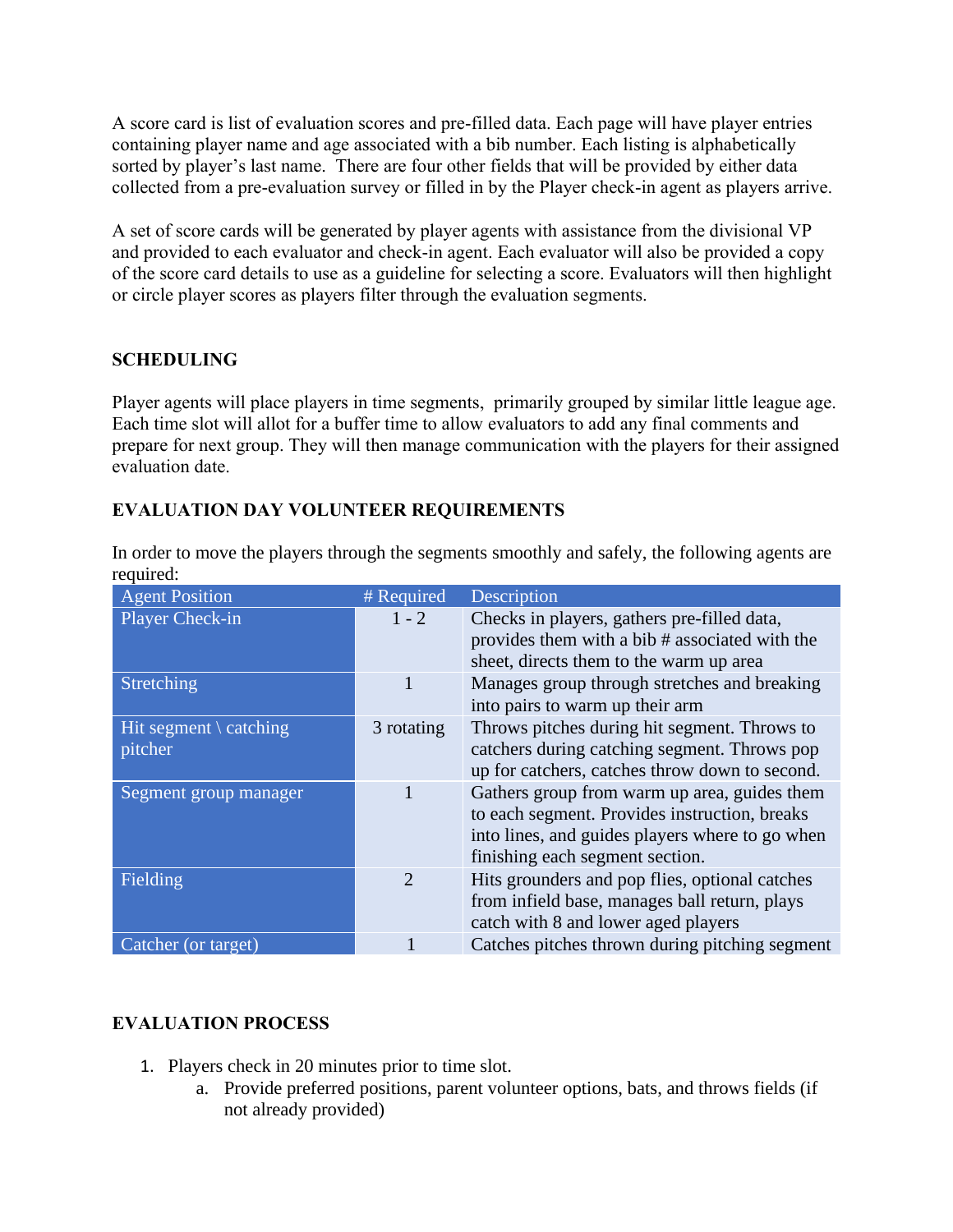2. Players are directed to a warm up area to stretch and warm up their arms, directed by a non-evaluating board member (or volunteer)

| <b>Segment</b>                   | <b>Reps</b> |                                                   |
|----------------------------------|-------------|---------------------------------------------------|
| <b>Hitting</b>                   | $5 - 6$     | Hittable pitches                                  |
| <b>Fielding - Infield</b>        | $3-4$       | Ground Balls at SS or 2B (with Throws to 1B)      |
| <b>Fielding - Outfield</b>       | $2 - 3$     | Pop Flys at LF or RF (with Throws to 3B or<br>2B) |
| <b>Base Running (Home to 1B)</b> | $1 - 2$     | 60ft timed run (no sliding, run through 1B)       |
| <b>Pitching - Optional</b>       | $3-4$       | Pitches                                           |
| <b>Catching-Optional</b>         | $3 - 4$     | catchers from pitcher                             |
|                                  | $1 - 2$     | Timed throw down to second base                   |

# EVALUATION SEGMENTS

### **MAKE-UP EVALUATIONS**

Players absent from the Player Evaluations day will be discussed by the Draft attendees AND agreed to an identified appropriate ranking or draft round. Draft attendees are expected to share what each knows about the absent players.

Players absent from the Player Evaluations Day will be discussed by the Draft attendees AND agreed to an identified appropriate ranking or draft round. Draft attendees are expected to share what each knows about the absent players.

Players returning to WLL – Draft attendees will agree on appropriate ranking for each absent player.

Players new to WLL – Player Agent / VP will work with player to schedule a make-up evaluation at a school field (conducted by WLL Board member(s) prior to Draft).

### **COLLECTION OF CARDS**

Once a card has been completed (all names) the card is given directly to a designated player agent to be placed into a folder. Check in agents will compile optional entries into one set and provided to the designated player agent at the end of evaluations. At the end of the day, the designated player agent will meet with all player agents and VP to divide out the score cards to be entered into a master list. One person will be responsible for creating the master list template in one drive and sending the link out for player agents and VP to enter in the scores. Each manager will have their score cards returned to them once the data has been entered into the master list.